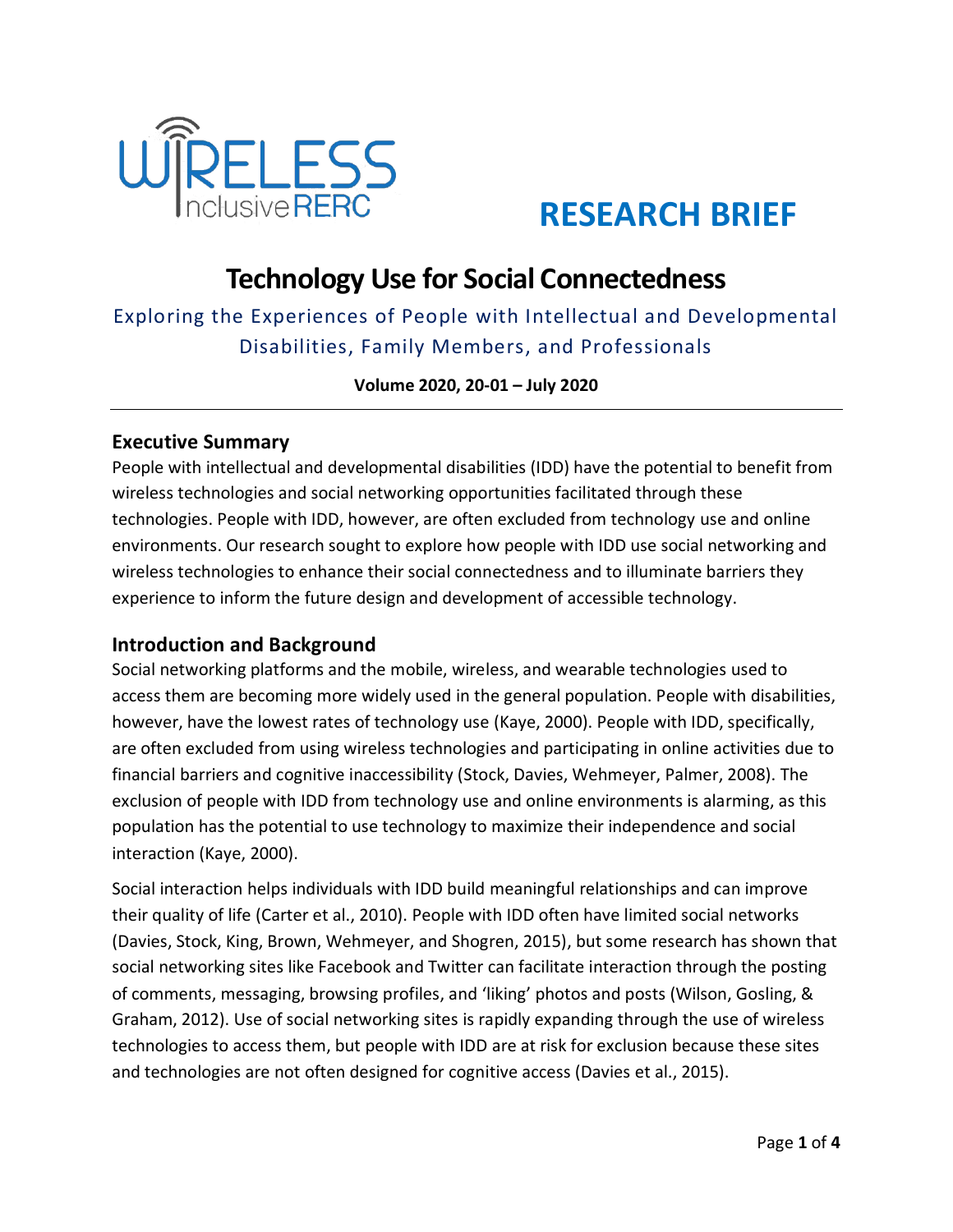# **Approach**

The aim of this research was to explore how wireless technology tools and software applications help people with IDD socially connect, and how people with IDD and those that support them perceive the usefulness of such tools within this population. To address this goal, a series of focus groups was conducted with adults with IDD, family members of adults with IDD, and professionals who work with people with IDD (e.g., vocational rehabilitation counselors, certified job coaches, transition coordinators in K-12 schools). Our research team coded and analyzed the focus group data following a qualitative descriptive approach.

# **Findings**

Focus group participants included 33 individuals: people with IDD (*n* = 15), parents of people with IDD (*n* = 8), and professionals (*n* = 10). Participants ranged in age from 17 to 63 (*M* = 40). Participants varied in age, sex, occupation, employment status, and highest level of education. Six major themes emerged from the data, presented below.

#### *Theme 1: Hardware and Software*

Participants described using hardware such as phones, laptops, and Bluetooth headphones, and software such as text messaging, Skype, email, and games, to enhance social connectedness. There was variability in the details about hardware and software participants mentioned. For example, one individual with IDD indicated, "I have Facebook, Instagram, messenger, I text, I send out emails, and I make phone calls. All on my Apple iPhone." However, another individual with IDD mentioned just his "iPhone and mostly [his] iPad."

#### *Theme 2: Accessibility Features*

Participants expressed that digital assistants (e.g., Siri, Alexa, Google Assistant) were beneficial in accessing technology for social connectedness. Professionals and individuals with IDD agreed that the speech-to-text function on phones is a useful support for connecting online. An individual with IDD mentioned his own and his colleagues' experiences as an example: "I would say the voice technology. It's very beneficial… because for example, [colleague] has a challenge in his reading and writing. But he doesn't have any issue to text or even to post on Facebook or to do anything, send emails, because he's using the voice technology." Some noted that digital assistants can also present barriers. One parent indicated "[my child] who has cerebral palsy has kind of a speech [issue]. So things like Siri or OK Google can't fully understand him. So I wish that there was something that could remedy that."

#### *Theme 3: Reasons for Connecting Socially*

Across the participant groups, keeping up with family and friends was a primary reason for connecting socially. One individual with IDD indicated: "I mostly use Facebook and I have my phone to stay connected with my friends and family. I'm mostly using on Facebook because if a phone doesn't work you need some other way to communicate with them. Like, even [to] send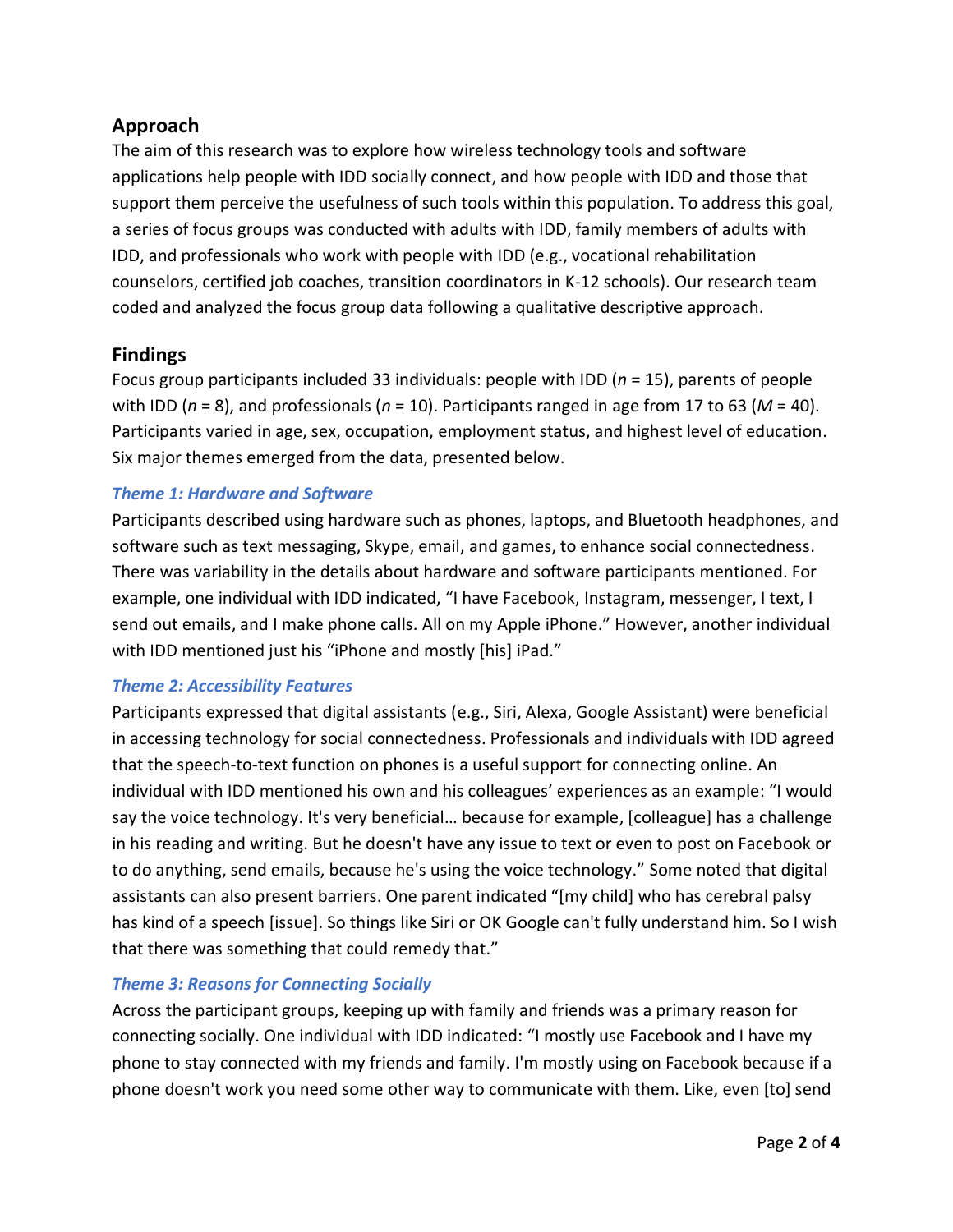an emergency message." Other reasons for connecting involved fitness, safety (e.g., "checking in" with or "following" family members, as multiple parents described) and professional networking. One participant with IDD described having "an actual job interview on Skype."

#### *Theme 4: Barriers to and Supports for Connectivity*

Compatibility issues arose when participants discussed connecting with friends and other communication partners: "It's so many things. When somebody has something different that you don't have, it's so hard to figure it out. But we try, and you can just do Google searches." Many participants with IDD expressed frustration with not knowing how to use technology and software issues that occur when using technology. "Some may know how to use a device, but they don't know how to fix it altogether," described one participant with IDD. Finances were the most frequently described barrier. "Seems like the main thing would be cost because if you have no WiFi, that costs, you're not gonna be able to utilize the technology," explained one participant with IDD. One parent described, "…for the people who need technology, especially for the special needs, everything is very expensive."

#### *Theme 5: Concerns or Fears About Connectivity*

Individuals with IDD expressed fears about breaking devices. One participant described, "I broke my iPhone, I dropped it and it somehow magnetically hit the floor this way you know it was fallin' this way and the screen completely cracked, you couldn't use it at all." A majority of concerns were identified by professionals and parents, related safety and privacy. "A lot of parents are really nervous about having people on Snapchat and just the temptation or risk of oversharing or not knowing …" said one professional. Another professional described the "worst [fear]" as "stalking somebody or… answering too many things that somebody doesn't want you to answer or something. Or sending messages to somebody who doesn't need the information."

#### *Theme 6: Outcomes from Social Connectedness*

Participants described positive and negative outcomes. For example, one parent indicated her daughter experienced increased independence as a result of using some health-related applications. Increased friendship and support was another outcome described: "…just the basic friendship stuff of having a network of people who will help you informally, not because they are required to and not because somebody's gonna pay them to help you, but because they know you as a person, they like you as a friend, or whatever, you know?" said one professional. One speaker with IDD indicated that a negative outcome of increased social connectivity through technology could be missing out on real-world connections: " I think the main effect is that there's not connections anymore where you ask people at certain ages, they may not even remember how to speak on the phone anymore, that kind of connections, while good at other connections I think the balance is missing. Because you're so disconnected as opposed to having the opportunity to connect face to face."